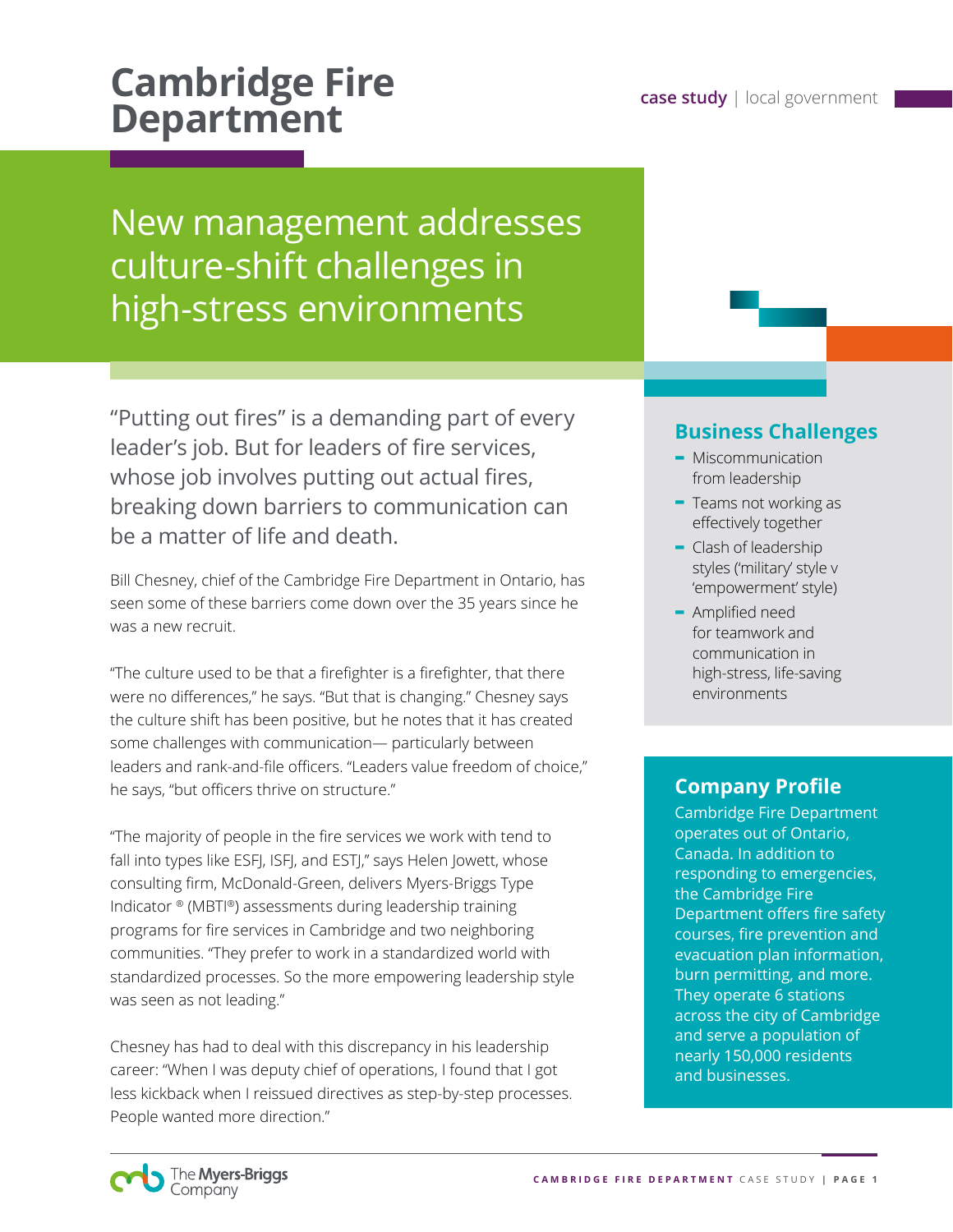# **Cambridge Fire Department**

Jowett says one reason for this may be the changing nature of fire services. "There has been less of the straightforward firefighting and a significant change toward proactive awareness, preventative education, and philanthropy. They are still bringing value to their communities, but in different ways."

Chesney agrees, citing an example from his own experience: "When we did a home inspection program for smoke detectors, we were having difficulty getting inspections done because of a perceived lack of direction," he says. Once he adopted a project management approach, communicating clear quotas and timelines, the number of inspections increased.

#### **Solution**

For Chesney, these challenges are symptoms of a larger issue: "There are two management styles, one tactical and one strategic. In emergencies, it's the military style of instant command. People are comfortable with it because it works when you need to make splitsecond decisions."

But as Jowett points out, "Some leaders have trouble adapting that command-and-control approach to the firehouse, where leadership qualities such as coaching, motivating, and managing differences in generation, gender, and culture become important. By using profiling tools like the MBTI assessment for self-awareness, we help leaders gain flexibility to gravitate between command and control and more engaging, collaborative leadership."

#### **Results**

Chesney says that using the MBTI tool with officers and leaders has opened up the conversation about differences. "One surprise for me was how many officers wanted to talk about generational differences," he says. "These are seasoned firefighters, the kind of people you want to be there if your house is on fire. But with three or even four generations on their shifts, they can have a hard time communicating clearly with everyone. The MBTI tool opened their eyes to the value of differences, and that made it easier to sell the whole program."

### **Solution**

- **-** Use MBTI tool to increase team members' selfawareness
- **-** Use MBTI tool to address different leadership styles
- **-** Explore generational differences among teams

"We've seen a marked reduction in personality clashes, conflicts that get raised at the management level, and formal grievances filed."

#### **Bill Chesney,**

Chief, Cambridge Fire Department, Ontario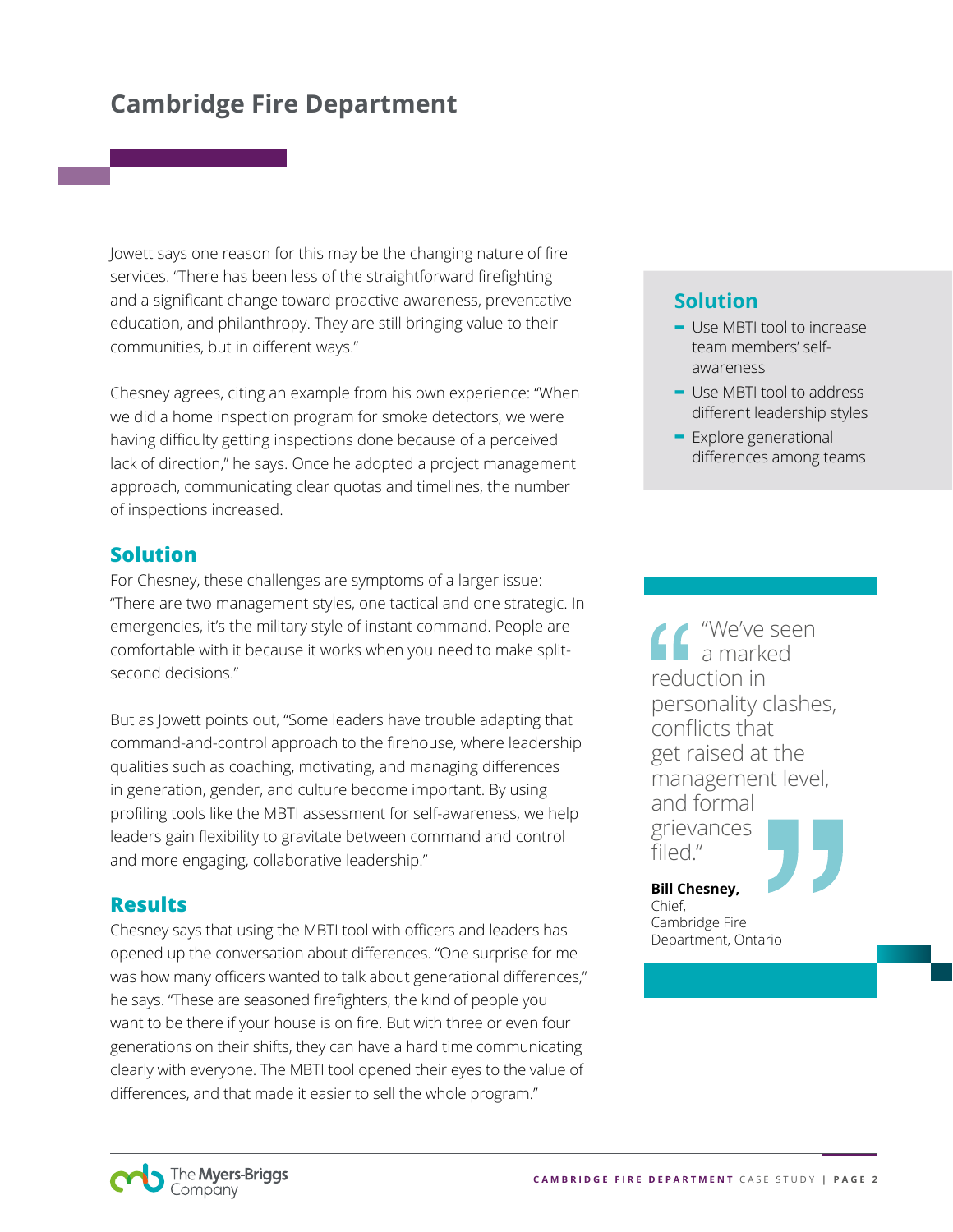# **Cambridge Fire Department**

Given the program's results, it seems people are buying. "We've seen a marked reduction in personality clashes, conflicts that get raised at the management level, and formal grievances filed," says Chesney. "And it didn't just help the officers; it's been a two-way street. Senior leaders were just as open with their personality type, so people better understand how they prefer to receive the information they're being presented with."

Jowett adds that the program has had benefits outside the firehouse. "One platoon chief told me it has helped him to understand his teenager, who has ADHD," she says. "It's had just as much value to people's personal lives. I really think we've changed that fire department."

#### **Results**

- **-** Military-style leaders learned when to be engaging and collaborative
- **-** Better cohesion between different generations within teams
- **-** Decreased conflict and formal grievances filed
- **-** Better understanding of non-work relationships too (family, children)